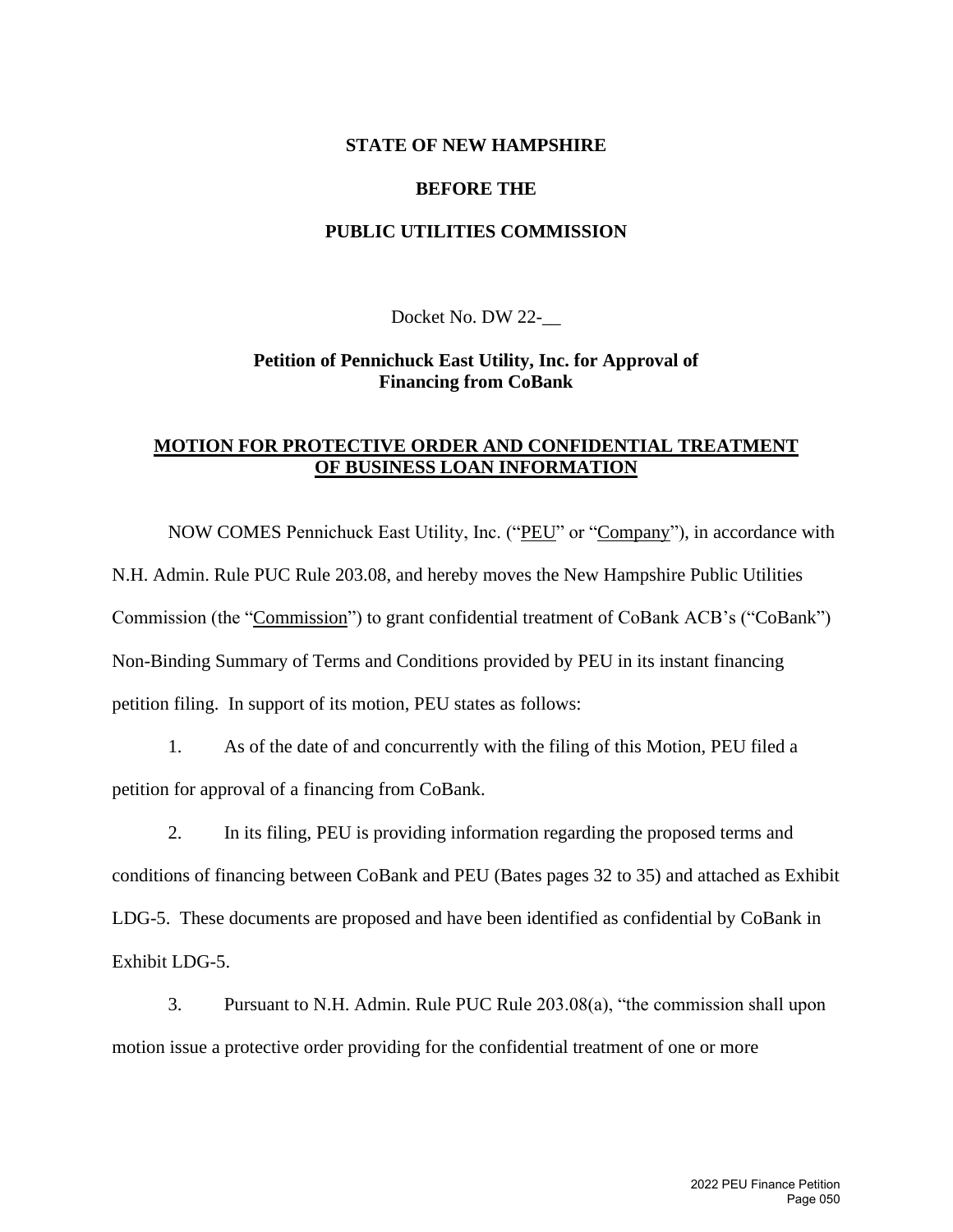Docket No. DW 22- Pennichuck East Utility, Inc. Motion for Protective Order Page 2 of 4

documents upon a finding that the document or documents are entitled to such treatment pursuant to RSA 91-A:5, or other applicable law…."

4. RSA 91-A:5, IV expressly exempts from the RSA Chapter 91-A public disclosure requirements any "[r]ecords pertaining to ... confidential, commercial, or financial information;..." RSA 91-A:5, IV.

5. The proposed term sheets found in the Non-Binding Summary of Terms and Conditions fall within the RSA 91-A:5, IV exemption because they are confidential commercial or financial information that reveal terms that remain subject to satisfactory review and completion of documentation, due diligence and approval by PEU and CoBank.

6. The Commission employs a multi-part analysis to determine whether certain information qualifies for confidential treatment: (1) whether the information sought is confidential, commercial, or financial information; and (2) whether disclosure of that information would constitute an invasion of privacy. *Energy North Natural Gas, Inc. d/b/a National Grid NH*, DG 10-017, Order No. 25,208 at 7-8 (March 23, 2011). An invasion of privacy analysis, in turn, requires an evaluation of three factors: (1) whether there is a privacy interest at stake that would be invaded by disclosure; (2) whether there is a public interest in disclosure; and (3) a balance of the public's interest in disclosure and the interests in nondisclosure. *Lamy v. N.H. Pub. Util. Comm'n*, 152 N.H. 106, 109 (2005).

7. PEU is seeking confidentiality because the terms and conditions remain subject to negotiation, the terms have not been finalized, and CoBank provided the documentation to PEU with a request they remain confidential. *See* CoBank's header Bates page 32, and the last sentence of paragraph 1, Bates page 32, which states, "This Summary is strictly confidential and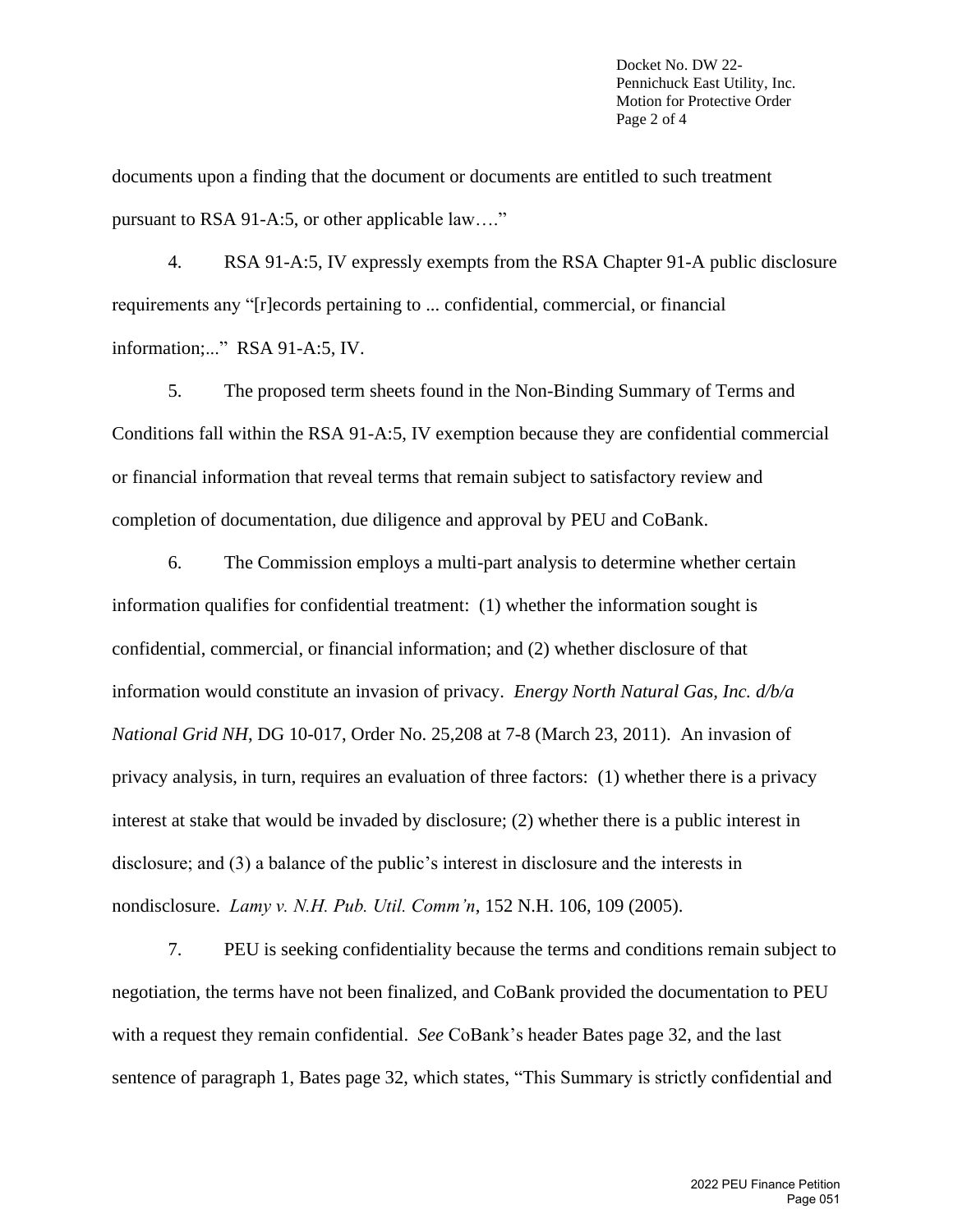Docket No. DW 22- Pennichuck East Utility, Inc. Motion for Protective Order Page 3 of 4

may not be released to or discussed with any third party without the prior written consent of CoBank." It is in the public interest to allow such negotiations to occur in a manner consistent with the lender's procedure and practice. PEU's inability to maintain the confidentiality of such documents may affect its ability to negotiate with lenders.

8. Based on the foregoing, PEU requests that the Commission issue a protective order granting this motion and protecting from public disclosure the confidential information identified in this motion.

WHEREFORE, Pennichuck East Utility, Inc. respectfully requests the Commission:

- A. Grant this Motion for Protective Order and Confidential Treatment; and
- B. Grant such other relief as is just and equitable.

Respectfully submitted,

PENNICHUCK EAST UTILITY, INC.

By its Attorneys,

RATH, YOUNG AND PIGNATELLI, PC

Date: April 13, 2022 By:

James J. Steinkrauss One Capital Plaza Concord, NH 03301 (603) 410-4314 [jjs@rathlaw.com](mailto:jjs@rathlaw.com)